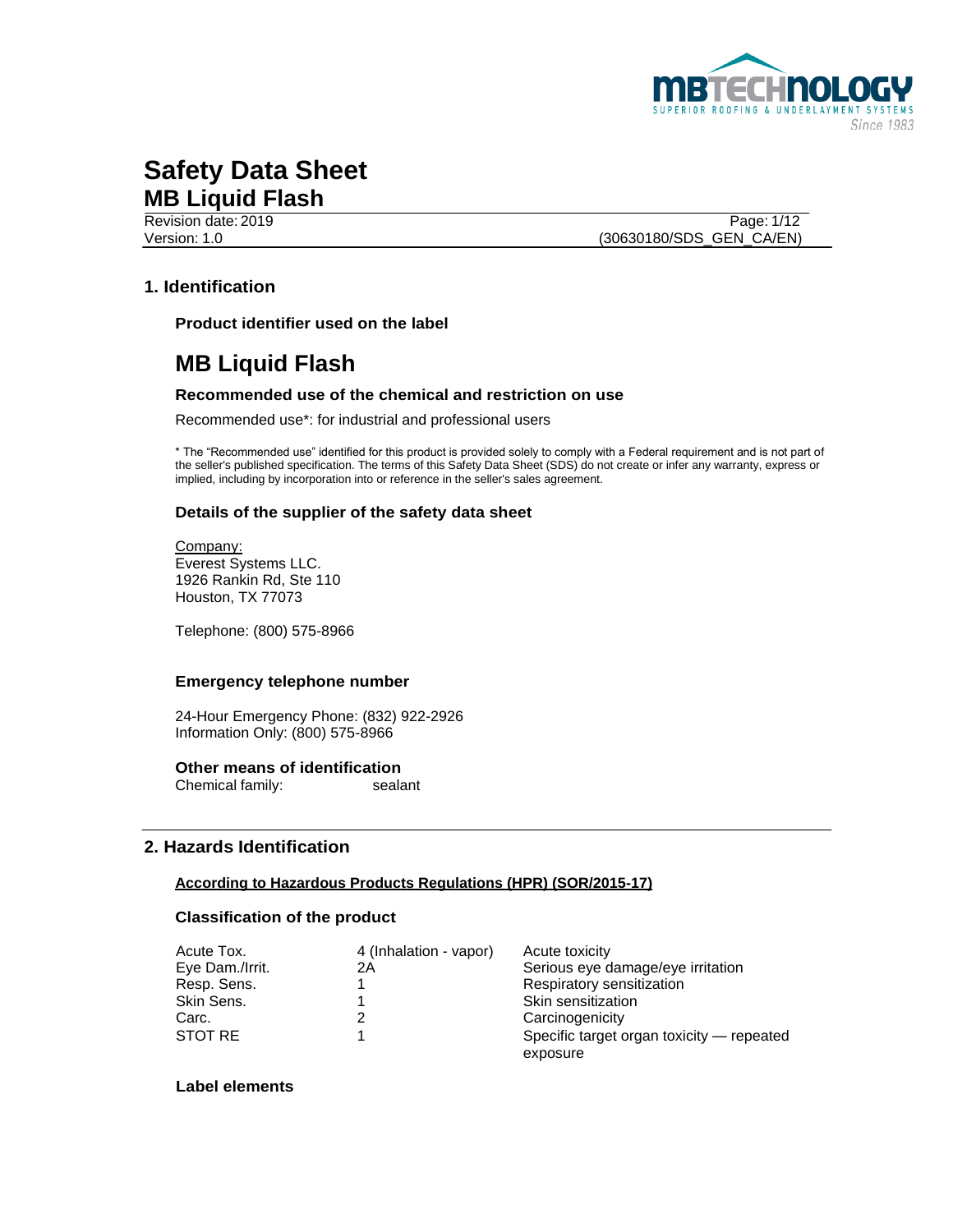Revision date: 2019 Version: 1.0

| Pictogram:                                               |                                                                                                                                                                                |
|----------------------------------------------------------|--------------------------------------------------------------------------------------------------------------------------------------------------------------------------------|
| Signal Word:<br>Danger                                   |                                                                                                                                                                                |
| <b>Hazard Statement:</b><br>H319<br>H332<br>H334<br>H317 | Causes serious eye irritation.<br>Harmful if inhaled.<br>May cause allergy or asthma symptoms or breathing difficulties if<br>inhaled.<br>May cause an allergic skin reaction. |
| H351<br>H372                                             | Suspected of causing cancer.<br>Causes damage to organs (Central nervous system) through prolonged<br>or repeated exposure.                                                    |
| Precautionary Statements (Prevention):                   |                                                                                                                                                                                |
| P <sub>280</sub>                                         | Wear protective gloves/protective clothing/eye protection/face                                                                                                                 |
| P271                                                     | protection.<br>Use only outdoors or in a well-ventilated area.                                                                                                                 |
| P <sub>260</sub>                                         | Do not breathe dust/gas/mist/vapors.                                                                                                                                           |
| P <sub>201</sub>                                         | Obtain special instructions before use.                                                                                                                                        |
| P <sub>261</sub>                                         | Avoid breathing vapors.                                                                                                                                                        |
| P <sub>202</sub>                                         | Do not handle until all safety precautions have been read and                                                                                                                  |
|                                                          | understood.                                                                                                                                                                    |
| P284                                                     | [In case of inadequate ventilation] wear respiratory protection.                                                                                                               |
| P270                                                     | Do not eat, drink or smoke when using this product.                                                                                                                            |
| P <sub>264</sub>                                         | Wash with plenty of water and soap thoroughly after handling.                                                                                                                  |
| P272                                                     | Contaminated work clothing should not be allowed out of the workplace.                                                                                                         |
| Precautionary Statements (Response):                     |                                                                                                                                                                                |
| $P308 + P311$                                            | IF exposed or concerned: Call a POISON CENTER or doctor/physician.                                                                                                             |
| $P305 + P351 + P338$                                     | IF IN EYES: Rinse cautiously with water for several minutes. Remove                                                                                                            |
| P304 + P340                                              | contact lenses, if present and easy to do. Continue rinsing.<br>IF INHALED: Remove person to fresh air and keep comfortable for<br>breathing.                                  |
| P314                                                     | Get medical advice/attention if you feel unwell.                                                                                                                               |
| $P303 + P352$                                            | IF ON SKIN (or hair): Wash with plenty of soap and water.                                                                                                                      |
| P362 + P364                                              | Take off contaminated clothing and wash before reuse.                                                                                                                          |
| P337 + P311                                              | If eye irritation persists: Call a POISON CENTER or doctor/physician.                                                                                                          |
| Precautionary Statements (Storage):                      |                                                                                                                                                                                |
| P405                                                     | Store locked up.                                                                                                                                                               |
| Precautionary Statements (Disposal):                     |                                                                                                                                                                                |
| P <sub>501</sub>                                         | Dispose of contents/container to hazardous or special waste collection<br>point.                                                                                               |

### **Hazards not otherwise classified**

If applicable information is provided in this section on other hazards which do not result in classification but which may contribute to the overall hazards of the substance or mixture.

Labeling of special preparations (GHS):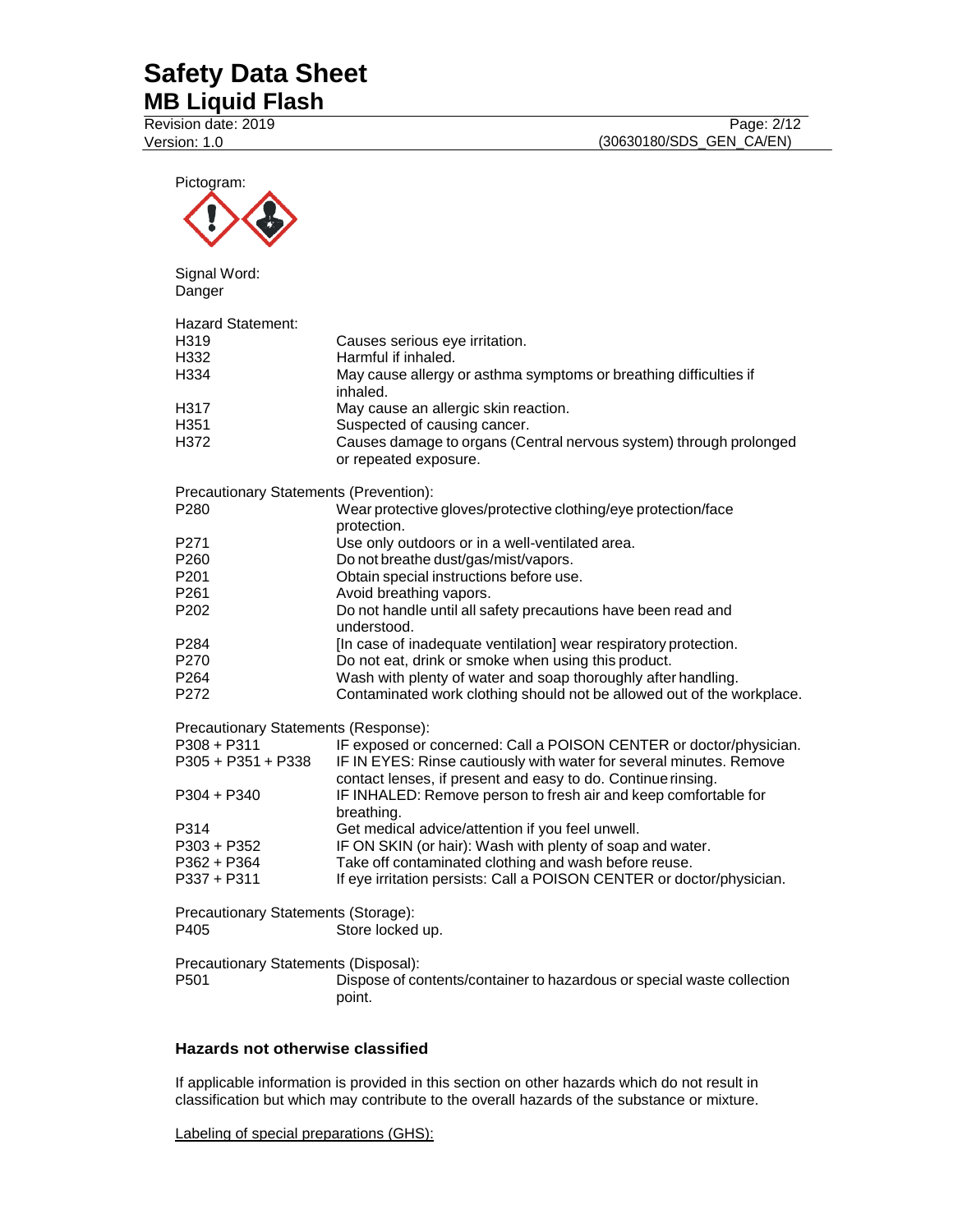Revision date: 2019 Version: 1.0

Page: 3/12 (30630180/SDS\_GEN\_CA/EN)

CONTAINS ISOCYANATES. INHALATION OF ISOCYANATE MISTS OR VAPORS MAY CAUSE RESPIRATORY IRRITATION, BREATHLESSNESS, CHEST DISCOMFORT AND REDUCED PULMONARY FUNCTION. OVEREXPOSURE WELL ABOVE THE PEL MAY RESULT IN BRONCHITIS, BRONCHIAL SPASMS AND PULMONARY EDEMA. LONG-TERM EXPOSURE TO ISOCYANATES HAS BEEN REPORTED TO CAUSE LUNG DAMAGE, INCLUDING REDUCED LUNG FUNCTION WHICH MAY BE PERMANENT. ACUTE OR CHRONIC OVEREXPOSURE TO ISOCYANATES MAY CAUSE SENSITIZATION IN SOME INDIVIDUALS, RESULTING IN ALLERGIC RESPIRATORY REACTIONS INCLUDING WHEEZING, SHORTNESS OF BREATH AND DIFFICULTY BREATHING. ANIMAL TESTS INDICATE THAT SKIN CONTACT MAY PLAY A ROLE IN CAUSING RESPIRATORY SENSITIZATION.

#### **According to Controlled Products Regulations (CPR) (SOR/88-66)**

#### **Emergency overview**

SENSITIZER.

IRRITANT.

CONTAINS ISOCYANATES. INHALATION OF ISOCYANATE MISTS OR VAPORS MAY CAUSE RESPIRATORY IRRITATION, BREATHLESSNESS, CHEST DISCOMFORT AND REDUCED PULMONARY FUNCTION. OVEREXPOSURE WELL ABOVE THE PEL MAY RESULT IN BRONCHITIS, BRONCHIAL SPASMS AND PULMONARY EDEMA. LONG-TERM EXPOSURE TO ISOCYANATES HAS BEEN REPORTED TO CAUSE LUNG DAMAGE, INCLUDING REDUCED LUNG FUNCTION WHICH MAY BE PERMANENT. ACUTE OR CHRONIC OVEREXPOSURE TO ISOCYANATES MAY CAUSE SENSITIZATION IN SOME INDIVIDUALS, RESULTING IN ALLERGIC RESPIRATORY REACTIONS INCLUDING WHEEZING, SHORTNESS OF BREATH AND DIFFICULTY BREATHING. ANIMAL TESTS INDICATE THAT SKIN CONTACT MAY PLAY A ROLE IN CAUSING RESPIRATORY SENSITIZATION. Irritating to eyes, respiratory system and skin.

### **3. Composition / Information on Ingredients**

### **According to Hazardous Products Regulations (HPR) (SOR/2015-17)**

| <b>CAS Number</b> | Content (W/W)        | <b>Chemical name</b>                        |
|-------------------|----------------------|---------------------------------------------|
| 1317-65-3         | $>= 15.0 - < 20.0 %$ | Limestone                                   |
| 13463-67-7        | $>=$ 3.0 - $<$ 5.0 % | Titanium dioxide                            |
| 14807-96-6        | $>= 3.0 - 5.0 %$     | talc                                        |
| 1305-78-8         | $>= 1.0 - < 3.0 \%$  | calcium oxide                               |
| 8052-41-3         | $>= 1.0 - < 3.0 \%$  | Stoddard solvent                            |
| 91-08-7           | $>= 0.3 - 1.0 \%$    | toluene-2,6-diisocyanate                    |
| 2530-83-8         | $>= 0.3 - 1.0 \%$    | trimethoxy(3-(oxiranylmethoxy)propyl)silane |
| 584-84-9          | $>= 0.03 - 0.04$ %   | toluene-2,4-diisocyanate                    |
|                   |                      |                                             |

#### **According to Controlled Products Regulations (CPR) (SOR/88-66)**

| <b>CAS Number</b> | <b>Content (W/W)</b> | <b>Chemical name</b>                        |
|-------------------|----------------------|---------------------------------------------|
| 1317-65-3         | $>= 15.0 - 20.0 %$   | Limestone                                   |
| 13463-67-7        | $>= 3.0 - 5.0 %$     | Titanium dioxide                            |
| 14807-96-6        | $>= 3.0 - 5.0 %$     | talc                                        |
| 1305-78-8         | $>= 1.0 - < 3.0 \%$  | calcium oxide                               |
| 8052-41-3         | $>= 1.0 - < 3.0 \%$  | Stoddard solvent                            |
| $91 - 08 - 7$     | $>= 0.3 - 1.0 \%$    | toluene-2,6-diisocyanate                    |
| 2530-83-8         | $>= 0.3 - 1.0 \%$    | trimethoxy(3-(oxiranylmethoxy)propyl)silane |
| 584-84-9          | $>= 0.03 - 0.04$ %   | toluene-2,4-diisocyanate                    |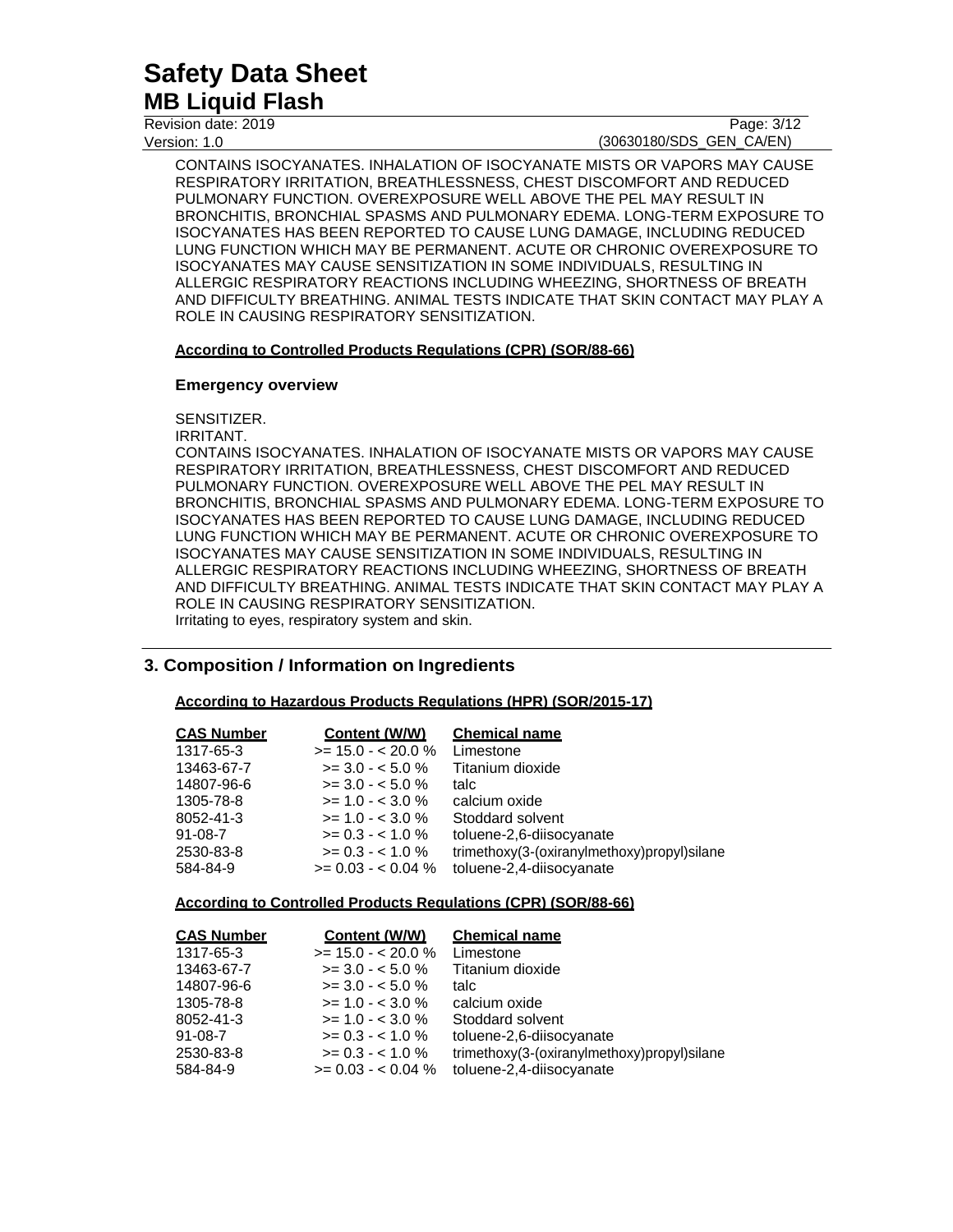Revision date: 2019 Version: 1.0

### **4. First-Aid Measures**

#### **Description of first aid measures**

#### **General advice:**

Remove contaminated clothing.

#### **If inhaled:**

Remove the affected individual into fresh air and keep the person calm. Assist in breathing if necessary. Immediate medical attention required.

#### **If on skin:**

Wash affected areas thoroughly with soap and water. If irritation develops, seek medical attention.

#### **If in eyes:**

In case of contact with the eyes, rinse immediately for at least 15 minutes with plenty of water. Immediate medical attention required.

#### **If swallowed:**

Rinse mouth and then drink plenty of water. Do not induce vomiting. Never induce vomiting or give anything by mouth if the victim is unconscious or having convulsions. Immediate medical attention required.

#### **Most important symptoms and effects, both acute and delayed**

Symptoms: The most important known symptoms and effects are described in the labelling (see section 2) and/or in section 11. Hazards: Symptoms can appear later.

#### **Indication of any immediate medical attention and special treatment needed**

Note to physician

Antidote: Specific antidotes or neutralizers to isocyanates do not exist. Treatment: Treatment should be supportive and based on the judgement of the physician in response to the reaction of the patient.

### **5. Fire-Fighting Measures**

### **Extinguishing media**

Suitable extinguishing media: foam, water spray, dry powder, carbon dioxide

Unsuitable extinguishing media for safety reasons: water jet

#### **Special hazards arising from the substance or mixture** Hazards during fire-fighting:

nitrous gases, fumes/smoke, isocyanate, vapour

### **Advice for fire-fighters**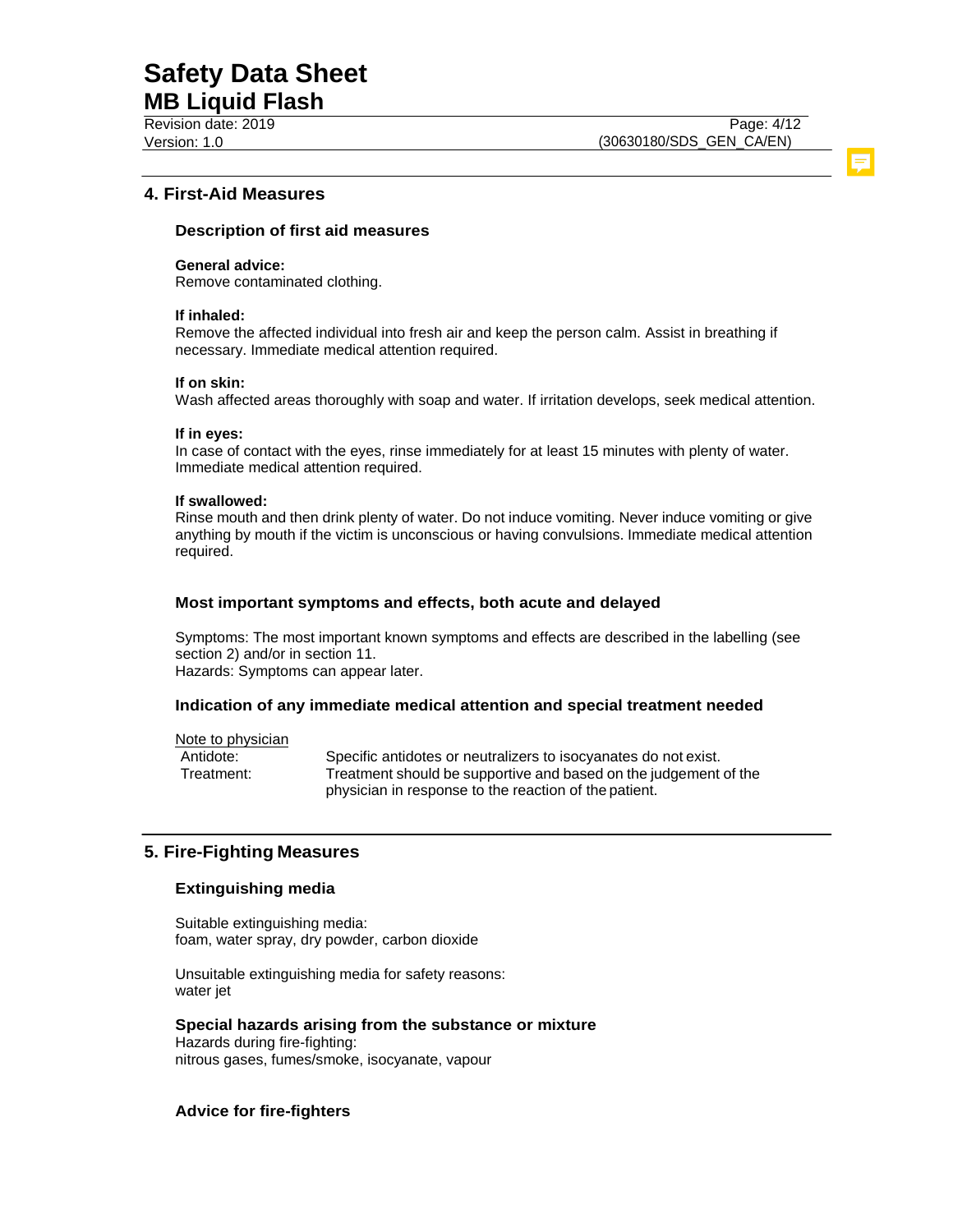Revision date: 2019 Version: 1.0

Page: 5/12 (30630180/SDS\_GEN\_CA/EN)

Protective equipment for fire-fighting:

Firefighters should be equipped with self-contained breathing apparatus and turn-out gear.

#### **Further information:**

Keep containers cool by spraying with water if exposed to fire. Dispose of fire debris and contaminated extinguishing water in accordance with official regulations.

### **6. Accidental release measures**

#### **Personal precautions, protective equipment and emergency procedures**

Clear area. Ensure adequate ventilation. Wear suitable personal protective clothing and equipment.

#### **Environmental precautions**

Contain contaminated water/firefighting water. Do not discharge into drains/surface waters/groundwater.

#### **Methods and material for containment and cleaning up**

For small amounts: Absorb isocyanate with suitable absorbent material (see § 40 CFR, sections 260, 264 and 265 for further information). Shovel into open container. Do not make container pressure tight. Move container to a well-ventilated area (outside). Spill area can be decontaminated with the following recommended decontamination solution: Mixture of 90 % water, 8 % concentrated ammonia, 2 % detergent. Add at a 10 to 1 ratio. Allow to stand for at least 48 hours to allow escape of evolved carbon dioxide.

For large amounts: If temporary control of isocyanate vapor is required, a blanket of protein foam or other suitable foam (available from most fire departments) may be placed over the spill. Transfer as much liquid as possible via pump or vacuum device into closed but not sealed containers for disposal.

For residues: The following measures should be taken for final cleanup: Wash down spill area with decontamination solution. Allow solution to stand for at least 10 minutes. Dike spillage.

### **7. Handling and Storage**

#### **Precautions for safe handling**

Provide suitable exhaust ventilation at the processing machines. Ensure thorough ventilation of stores and work areas. Avoid aerosol formation. When handling heated product, vapours of the product should be ventilated, and respiratory protection used. Wear respiratory protection when spraying. Danger of bursting when sealed gastight. Protect against moisture. If bulging of drum occurs, transfer to well ventilated area, puncture to relieve pressure, open vent and let stand for 48 hours before resealing.

Protection against fire and explosion:

Keep away from sources of ignition - No smoking. The relevant fire protection measures should be noted.

#### **Conditions for safe storage, including any incompatibilities**

No applicable information available.

Further information on storage conditions: Keep only in the original container in a cool, wellventilated place. Protect from direct sunlight. Store protected against freezing.

Storage stability: Storage temperature: 5 - 32 °C Protect from temperatures below: -17 °C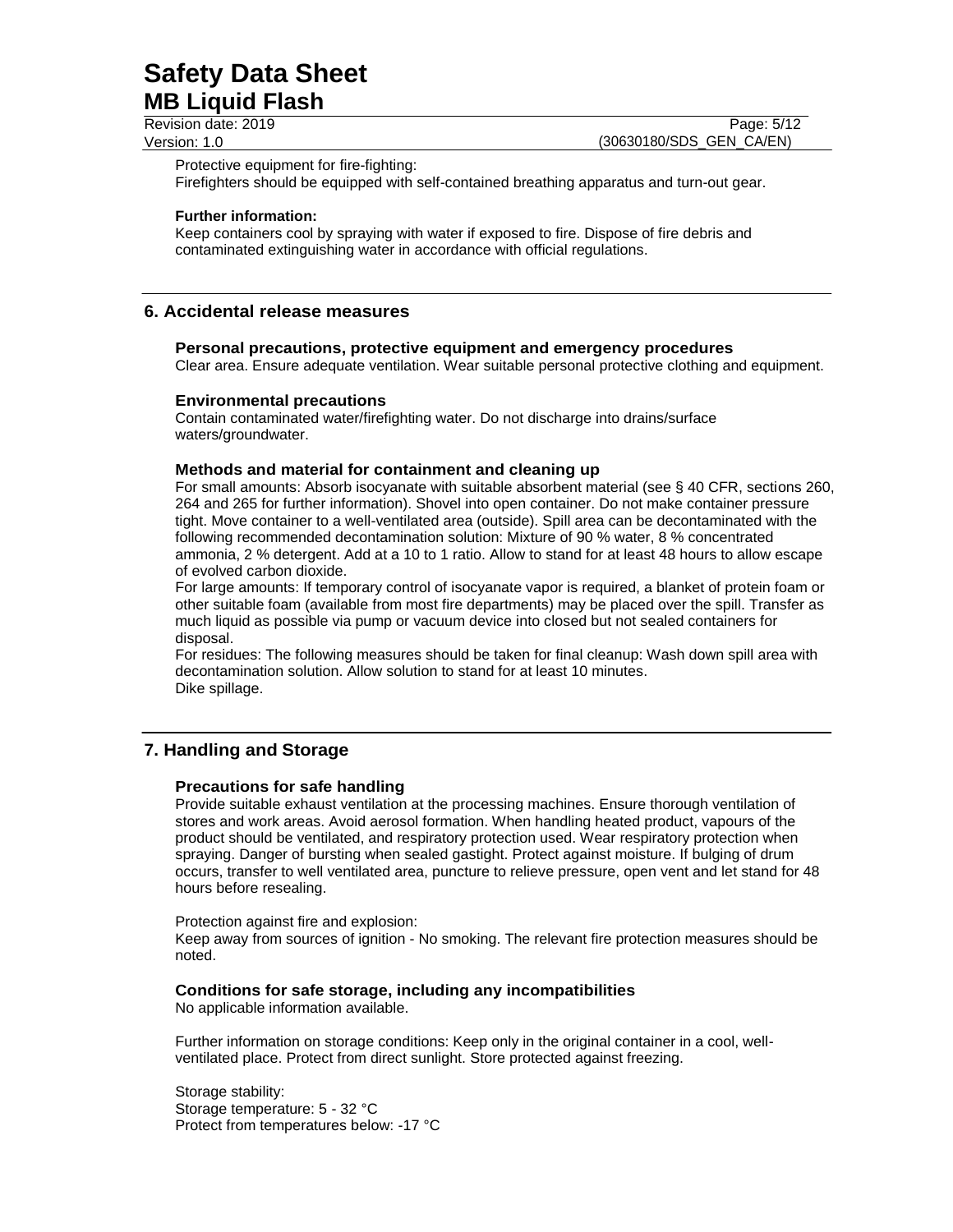Revision date: 2019 Version: 1.0

Page: 6/12 (30630180/SDS\_GEN\_CA/EN)

Protect from temperatures above: 48 °C

# **8. Exposure Controls/Personal Protection**

### **Components with occupational exposure limits**

| toluene-2,6-diisocyanate | <b>ACGIH TLV</b>                    | TWA value 0.005 ppm; STEL value 0.02 ppm                                                                                             |
|--------------------------|-------------------------------------|--------------------------------------------------------------------------------------------------------------------------------------|
| calcium oxide            | OSHA PEL<br><b>ACGIH TLV</b>        | PEL 5 mg/m3; TWA value 5 mg/m3;<br>TWA value 2 mg/m3;                                                                                |
| Limestone                | <b>OSHA PEL</b>                     | PEL 5 mg/m3 Respirable fraction; PEL 15<br>mg/m3 Total dust; TWA value 15 mg/m3 Total<br>dust; TWA value 5 mg/m3 Respirable fraction |
| Titanium dioxide         | <b>OSHA PEL</b><br><b>ACGIH TLV</b> | PEL 15 mg/m3 Total dust; TWA value 10<br>mg/m3 Total dust;<br>TWA value 10 mg/m3;                                                    |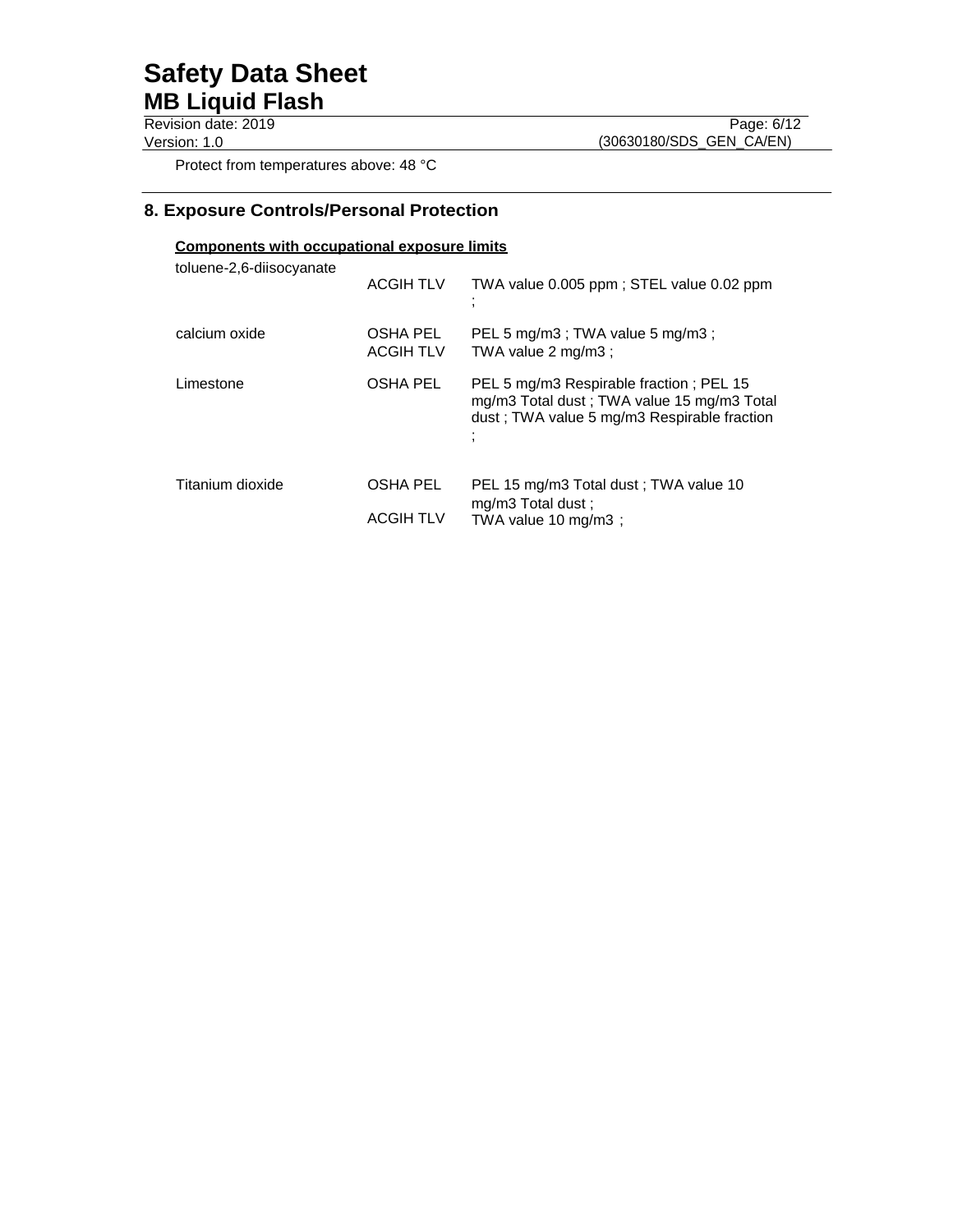| Revision date: 2019 |                                     | Page: 7/12                                                                                                                                                                                                                                                                                                                                                                                                                                                                                                                                                                                                                                                                                                                                                                                                                                                                                                                                                                                                                                                                                                                                                                                                                                                                                                                                                                                                                                                                                                                                                                                                                                                |
|---------------------|-------------------------------------|-----------------------------------------------------------------------------------------------------------------------------------------------------------------------------------------------------------------------------------------------------------------------------------------------------------------------------------------------------------------------------------------------------------------------------------------------------------------------------------------------------------------------------------------------------------------------------------------------------------------------------------------------------------------------------------------------------------------------------------------------------------------------------------------------------------------------------------------------------------------------------------------------------------------------------------------------------------------------------------------------------------------------------------------------------------------------------------------------------------------------------------------------------------------------------------------------------------------------------------------------------------------------------------------------------------------------------------------------------------------------------------------------------------------------------------------------------------------------------------------------------------------------------------------------------------------------------------------------------------------------------------------------------------|
| Version: 1.0        |                                     | (30630180/SDS_GEN_CA/EN)                                                                                                                                                                                                                                                                                                                                                                                                                                                                                                                                                                                                                                                                                                                                                                                                                                                                                                                                                                                                                                                                                                                                                                                                                                                                                                                                                                                                                                                                                                                                                                                                                                  |
| talc                | <b>OSHA PEL</b><br><b>ACGIH TLV</b> | TWA value 20 millions of particles per cubic foot<br>of air; TWA value 2.4 millions of particles per<br>cubic foot of air Respirable;<br>The exposure limit is calculated from the<br>equation, 250/(%SiO2+5), using a value of 100%<br>SiO2. Lower percentages of SiO2 will yield higher<br>exposure limits.<br>TWA value 0.1 mg/m3 Respirable;<br>The exposure limit is calculated from the<br>equation, 10/(%SiO2+2), using a value of 100%<br>SiO2. Lower percentages of SiO2 will yield higher<br>exposure limits.<br>TWA value 0.3 mg/m3 Total dust;<br>The exposure limit is calculated from the<br>equation, 30/(%SiO2+2), using a value of 100%<br>SiO2. Lower percentages of SiO2 will yield higher<br>exposure limits.<br>TWA value 2 mg/m3 Respirable dust ; TWA<br>value 0.3 mg/m3 Total dust;<br>The exposure limit is calculated from the<br>equation, 30/(%SiO2+2), using a value of 100%<br>SiO2. Lower percentages of SiO2 will yield higher<br>exposure limits.<br>TWA value 0.1 mg/m3 Respirable ;<br>The exposure limit is calculated from the<br>equation, 10/(%SiO2+2), using a value of 100%<br>SiO2. Lower percentages of SiO2 will yield higher<br>exposure limits.<br>TWA value 2.4 millions of particles per cubic foot<br>of air Respirable;<br>The exposure limit is calculated from the<br>equation, 250/(%SiO2+5), using a value of 100%<br>SiO2. Lower percentages of SiO2 will yield higher<br>exposure limits.<br>TWA value 20 millions of particles per cubic foot<br>of air ;<br>TWA value 2 mg/m3 Respirable fraction;<br>The value is for particulate matter containing no<br>asbestos and <1% crystalline silica. |
| Stoddard solvent    | OSHA PEL<br><b>ACGIH TLV</b>        | PEL 500 ppm 2,900 mg/m3;<br>TWA value 100 ppm;                                                                                                                                                                                                                                                                                                                                                                                                                                                                                                                                                                                                                                                                                                                                                                                                                                                                                                                                                                                                                                                                                                                                                                                                                                                                                                                                                                                                                                                                                                                                                                                                            |

#### **Advice on system design:**

Provide adequate exhaust ventilation to control work place concentrations.

#### **Personal protective equipment**

#### **Respiratory protection:**

When workers are facing concentrations above the occupational exposure limits they must use appropriate certified respirators. When atmospheric levels may exceed the occupational exposure limit (PEL or TLV) NIOSH-certified air-purifying respirators equipped with an organic vapor sorbent and particulate filter can be used as long as appropriate precautions and change out schedules are in place. For emergency or non-routine, high exposure situations, including confined space entry, use a NIOSH-certified full facepiece pressure demand self-contained breathing apparatus (SCBA) or a full facepiece pressure demand supplied-air respirator (SAR) with escape provisions.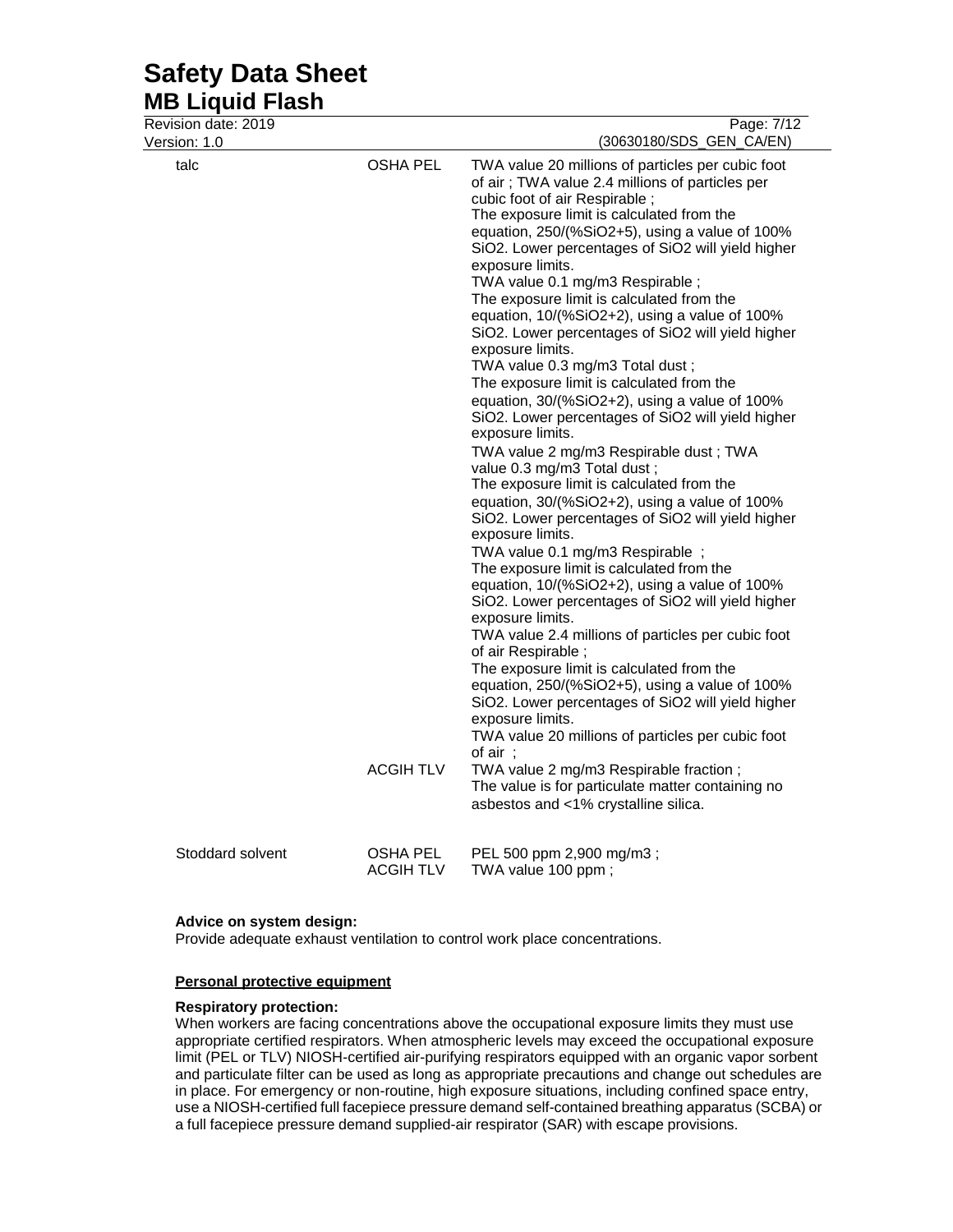| Revision date: 2019 | Page: 8/12               |
|---------------------|--------------------------|
| Version: 1.0        | (30630180/SDS GEN CA/EN) |

#### **Hand protection:**

Chemical resistant protective gloves should be worn to prevent all skin contact., Suitable materials may include, chloroprene rubber (Neoprene), nitrile rubber (Buna N), chlorinated polyethylene, polyvinylchloride (Pylox), butyl rubber, depending upon conditions of use.

#### **Eye protection:**

Tightly fitting safety goggles (chemical goggles). Wear face shield if splashing hazard exists.

#### **Body protection:**

Cover as much of the exposed skin as possible to prevent all skin contact., Suitable materials may include, saran-coated material, depending upon conditions of use.

#### **General safety and hygiene measures:**

Wear protective clothing as necessary to prevent contact. Eye wash fountains and safety showers must be easily accessible. Observe the appropriate PEL or TLV value. Wash soiled clothing immediately. Contaminated equipment or clothing should be cleaned after each use or disposed of.

### **9. Physical and Chemical Properties**

| Form:<br>Odour:                                        | paste<br>mild                                                      |                                                                                                                      |
|--------------------------------------------------------|--------------------------------------------------------------------|----------------------------------------------------------------------------------------------------------------------|
| Odour threshold:                                       |                                                                    | No applicable information available.                                                                                 |
| Colour:<br>pH value:                                   | grey                                                               | No applicable information available.                                                                                 |
| Melting point:<br>Boiling point:<br>Sublimation point: |                                                                    | No applicable information available.<br>No applicable information available.<br>No applicable information available. |
| Flash point:                                           |                                                                    | Non-flammable.                                                                                                       |
| Flammability:                                          | not flammable                                                      | (UN Test N.1 (ready combustible solids))                                                                             |
| Lower explosion limit:<br>Upper explosion limit:       |                                                                    | No applicable information available.<br>No applicable information available.                                         |
| Autoignition:                                          |                                                                    | No applicable information available.                                                                                 |
| Vapour pressure:<br>Density:                           | 10.1 lb/USg                                                        | No applicable information available.<br>(25 °C)                                                                      |
| Relative density:                                      |                                                                    | No applicable information available.                                                                                 |
| Vapour density:                                        |                                                                    | No applicable information available.                                                                                 |
| Partitioning coefficientn-<br>octanol/water (log Pow): |                                                                    | No applicable information available.                                                                                 |
| Self-ignition                                          |                                                                    | not self-igniting                                                                                                    |
| temperature:                                           |                                                                    |                                                                                                                      |
| Thermal decomposition:                                 | No decomposition if stored and handled as<br>prescribed/indicated. |                                                                                                                      |
| Viscosity, dynamic:                                    |                                                                    | No applicable information available.                                                                                 |
| Viscosity, kinematic:<br>Solubility in water:          |                                                                    | No applicable information available.<br>(15 °C) insoluble                                                            |
| Miscibility with water:                                |                                                                    | (15 °C) not (e.g. <10%)                                                                                              |
| Solubility (quantitative):                             |                                                                    | No applicable information available.                                                                                 |
| Solubility (qualitative):                              | No applicable information available.                               |                                                                                                                      |
| Evaporation rate:                                      |                                                                    | No applicable information available.                                                                                 |
| Other Information:                                     | parameters is indicated in this section.                           | If necessary, information on other physical and chemical                                                             |

### **10. Stability and Reactivity**

#### **Reactivity**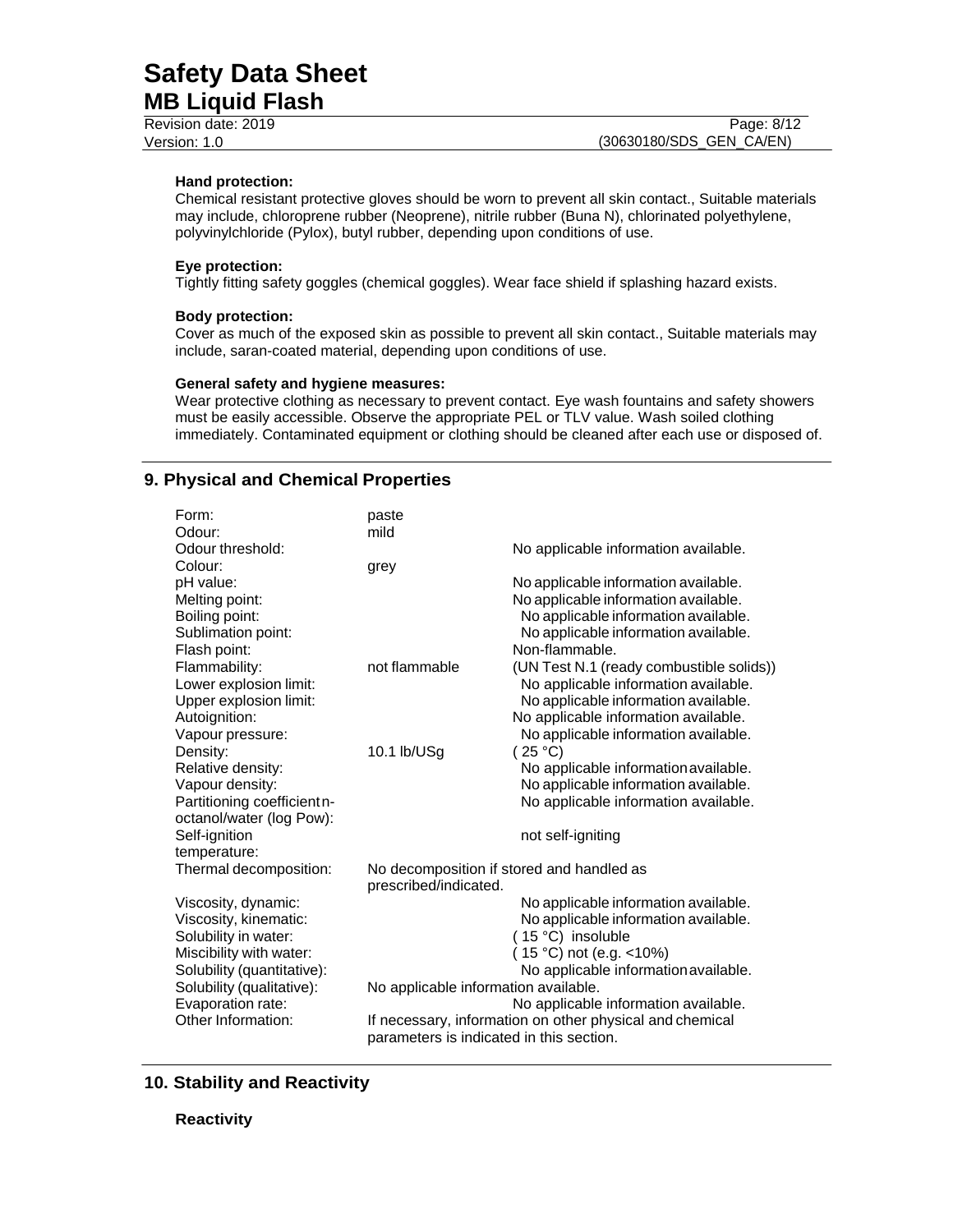Revision date: 2019 Version: 1.0

Page: 9/12 (30630180/SDS\_GEN\_CA/EN)

No hazardous reactions if stored and handled as prescribed/indicated.

Oxidizing properties: Not an oxidizer.

#### **Chemical stability**

The product is stable if stored and handled as prescribed/indicated.

#### **Possibility of hazardous reactions**

Reacts with water, with formation of carbon dioxide. Risk of bursting. Reacts with alcohols. Reacts with acids. Reacts with alkalies. Reacts with amines. Risk of exothermic reaction. Risk of polymerization. Contact with certain rubbers and plastics can cause brittleness of the substance/product with subsequent loss in strength.

#### **Conditions to avoid**

Avoid moisture.

#### **Incompatible materials**

acids, amines, alcohols, water, Alkalines, strong bases, Substances/products that react with isocyanates.

#### **Hazardous decomposition products**

Decomposition products:

Hazardous decomposition products: carbon monoxide, carbon dioxide, nitrogen oxide, hydrogen cyanide, nitrogen oxides, aromatic isocyanates, gases/vapours

Thermal decomposition: No decomposition if stored and handled as prescribed/indicated.

### **11. Toxicological information**

#### **Primary routes of exposure**

Routes of entry for solids and liquids are ingestion and inhalation, but may include eye or skin contact. Routes of entry for gases include inhalation and eye contact. Skin contact may be a route of entry for liquefied gases.

#### **Acute Toxicity/Effects**

Acute toxicity Assessment of acute toxicity: Harmful by inhalation.

Oral No applicable information available.

Inhalation Type of value: ATE Value: 14.8 mg/l Determined for vapor

Dermal No applicable information available.

Assessment other acute effects No applicable information available.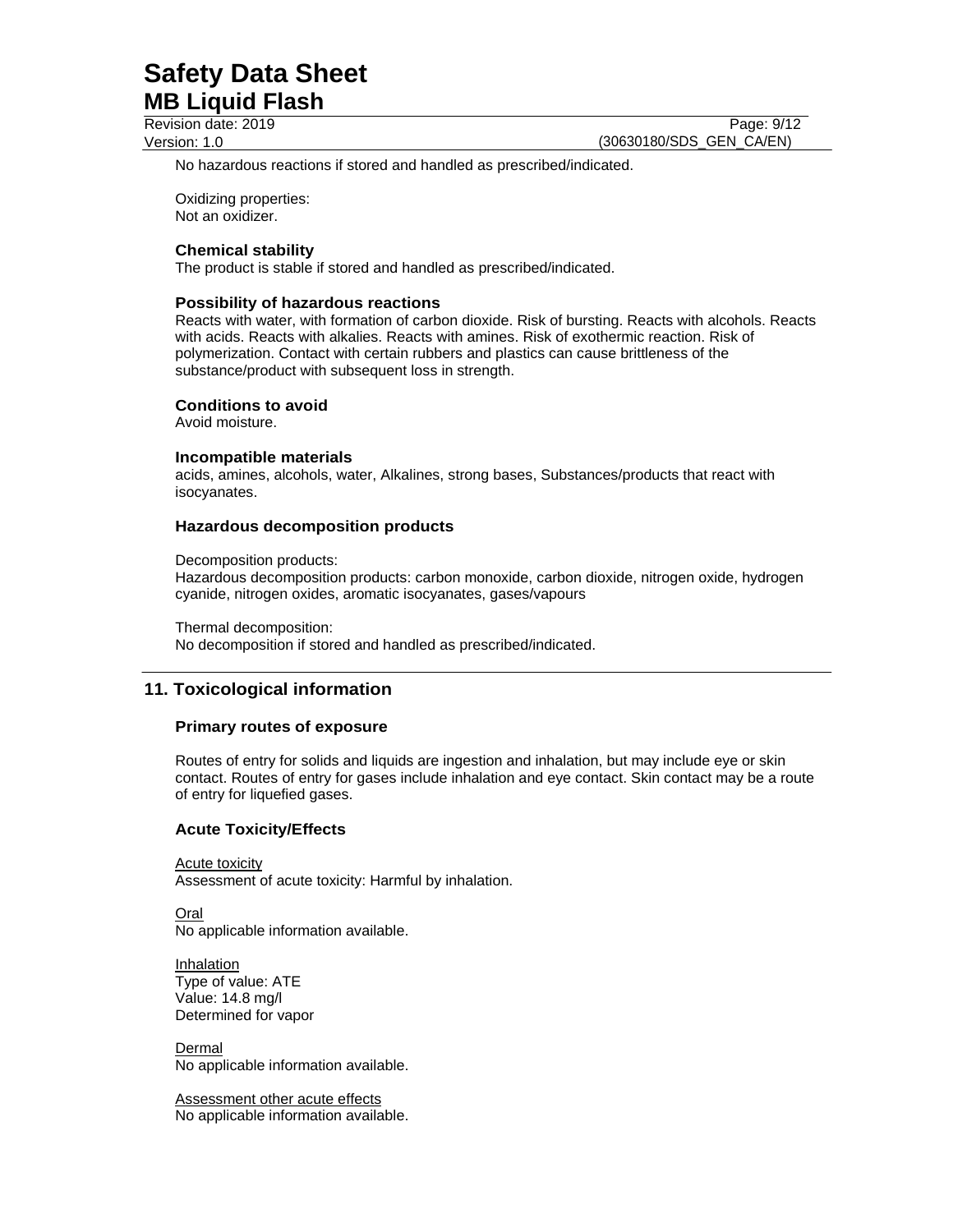Revision date: 2019 Version: 1.0

Page: 10/12 (30630180/SDS\_GEN\_CA/EN)

#### Irritation / corrosion

Assessment of irritating effects: Eye contact causes irritation.

**Sensitization** 

Assessment of sensitization: Sensitization after skin contact possible. The substance may cause sensitization of the respiratory tract.

#### **Chronic Toxicity/Effects**

#### Repeated dose toxicity

Assessment of repeated dose toxicity: Prolonged exposure may cause chronic effects.

#### Genetic toxicity

Assessment of mutagenicity: The substance was mutagenic in various bacterial test systems; however, a mutagenic effect could not be confirmed in mammalian cell culture.

#### **Carcinogenicity**

Assessment of carcinogenicity: Contains a compound classified as IARC Group 2B (possibly carcinogenic to humans).

#### *Information on: toluene-2,6-diisocyanate*

*Assessment of carcinogenicity: IARC (International Agency for Research on Cancer) has classified this substance as group 2B (The agent is possibly carcinogenic to humans).*

#### *Information on: Titanium dioxide*

*Assessment of carcinogenicity: IARC (International Agency for Research on Cancer) has classified this substance as group 2B (The agent is possibly carcinogenic to humans). In long-term studies in rats in which the substance was given by inhalation, a carcinogenic effect was observed. Tumors were only observed in rats after chronic inhalative exposure to high concentrations which caused sustained lung inflammation. In long-term studies in rats and mice in which the substance was given by feed, a carcinogenic effect was not observed. Dermal exposure is not expected to be carcinogenic.*

----------------------------------

#### Reproductive toxicity

Assessment of reproduction toxicity: The results of animal studies gave no indication of a fertility impairing effect.

#### **Teratogenicity**

Assessment of teratogenicity: No indications of a developmental toxic / teratogenic effect were seen in animal studies.

#### Other Information

Based on our experience and the information available, no adverse health effects are expected if handled as recommended with suitable precautions for designated uses. The product has not been tested. The statements on toxicology have been derived from the properties of the individual components.

### **Symptoms of Exposure**

The most important known symptoms and effects are described in the labelling (see section 2) and/or in section 11.

#### Medical conditions aggravated by overexposure

The isocyanate component is a respiratory sensitizer. It may cause allergic reaction leading to asthma-like spasms of the bronchial tubes and difficulty in breathing. Medical supervision of all employees who handle or come into contact with isocyanates is recommended. Contact may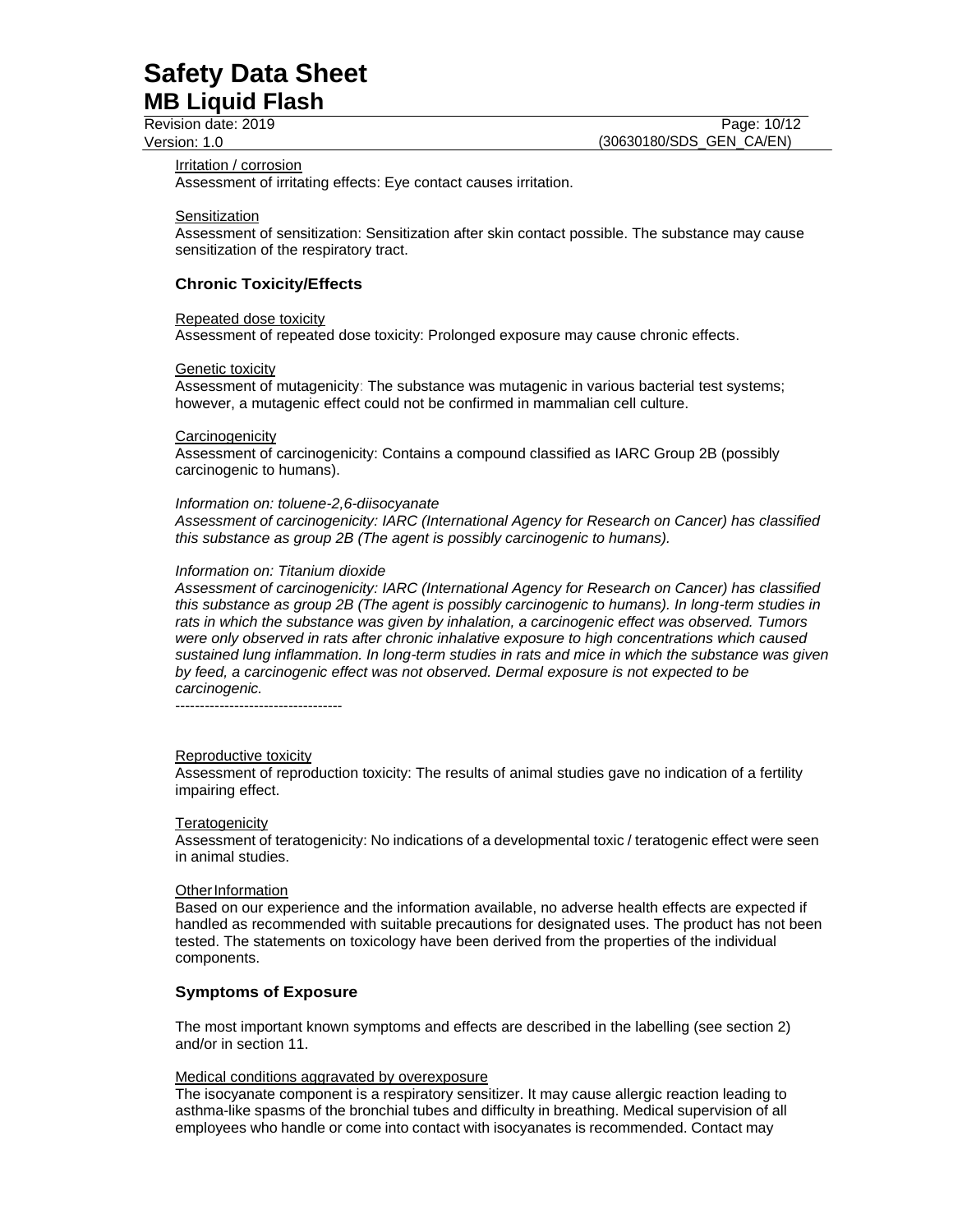Revision date: 2019 Version: 1.0

#### Page: 11/12 (30630180/SDS\_GEN\_CA/EN)

aggravate pulmonary disorders. Persons with history of respiratory disease or hypersensitivity should not be exposed to this product. Preemployment and periodic medical examinations with respiratory function tests (FEV, FVC as a minimum) are suggested. Persons with asthmatic conditions, chronic bronchitis, other chronic respiratory diseases, recurrent eczema or pulmonary sensitization should be excluded from working with isocyanates. Once a person is diagnosed as having pulmonary sensitization (allergic asthma) to isocyanates, further exposure is notrecommended.

# **12. Ecological Information**

### **Toxicity**

Aquatic toxicity Assessment of aquatic toxicity: Based on available Data, the classification criteria are not met.

### **Persistence and degradability**

Assessment biodegradation and elimination (H2O) Poorly biodegradable. The product is unstable in water. The elimination data also refer to products of hydrolysis.

Assessment biodegradation and elimination (H2O)

*Information on: TDI*

*Poorly biodegradable. The product is unstable in water. The elimination data also refer to products of hydrolysis.* ----------------------------------

### **Mobility in soil**

Assessment transport between environmental compartments Adsorption to solid soil phase is not expected.

### **Additional information**

Other ecotoxicological advice: Do not discharge product into the environment without control. The product has not been tested. The statements on ecotoxicology have been derived from the properties of the individual components.

### **13. Disposal considerations**

### **Waste disposal of substance:**

Dispose of in accordance with local authority regulations. Do not discharge into drains/surface waters/groundwater.

### **14. Transport Information**

**Land transport** TDG

Not classified as a dangerous good under transport regulations